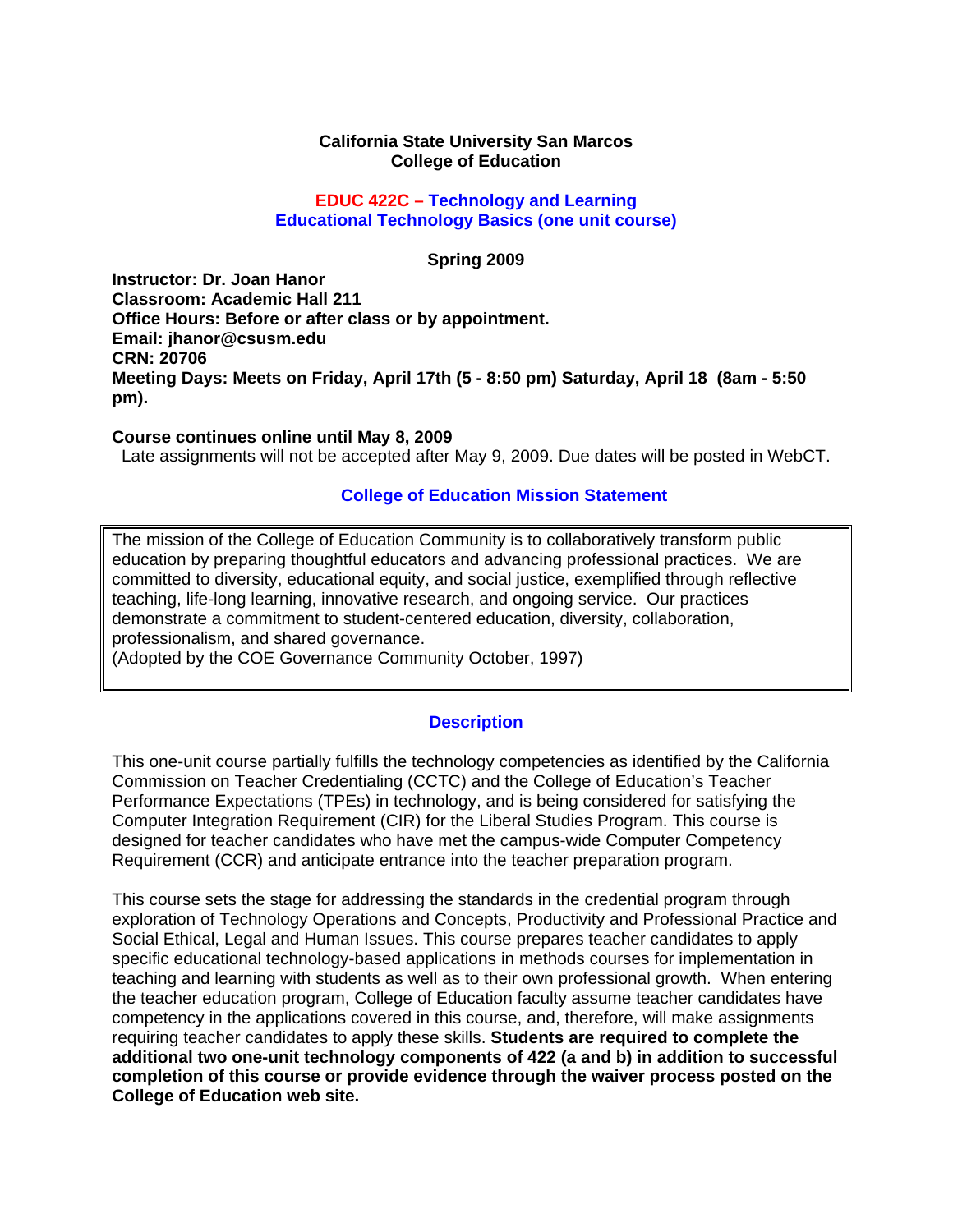# **Teacher Performance Expectation (TPE) Competencies**

This course is designed to help teachers seeking the Multiple and Single Subjects Credential to develop the skills, knowledge, and attitudes necessary to assist schools and districts in implementing an effective program for all students. The successful candidate will be able to merge theory and practice in order to realize a comprehensive and extensive educational program for all students. The following TPEs are addressed in this course:

## Primary Emphasis

TPE 14 CSUSM Educational Technology (Based on ISTE NETS: see below)

# **California Teacher Performance Assessment (CalTPA)**

Beginning July 1, 2008 all California credential candidates must successfully complete a stateapproved system of teacher performance assessment (TPA), to be embedded in the credential program of preparation. At CSUSM this assessment system is called the CalTPA or the TPA for short.

To assist your successful completion of the TPA a series of informational seminars are offered over the course of the program. TPA related questions and logistical concerns are to be addressed during the seminars. Your attendance to TPA seminars will greatly contribute to your success on the assessment.

Additionally, COE classes use common pedagogical language, lesson plans (lesson designs), and unit plans (unit designs) in order to support and ensure your success on the TPA and more importantly in your credential program.

 http://www.csusm.edu/coe/CalTPA/ProgramMaterialsTPA.html The CalTPA Candidate Handbook, TPA seminar schedule, and other TPA support materials can be found on the COE website provided at the website provided: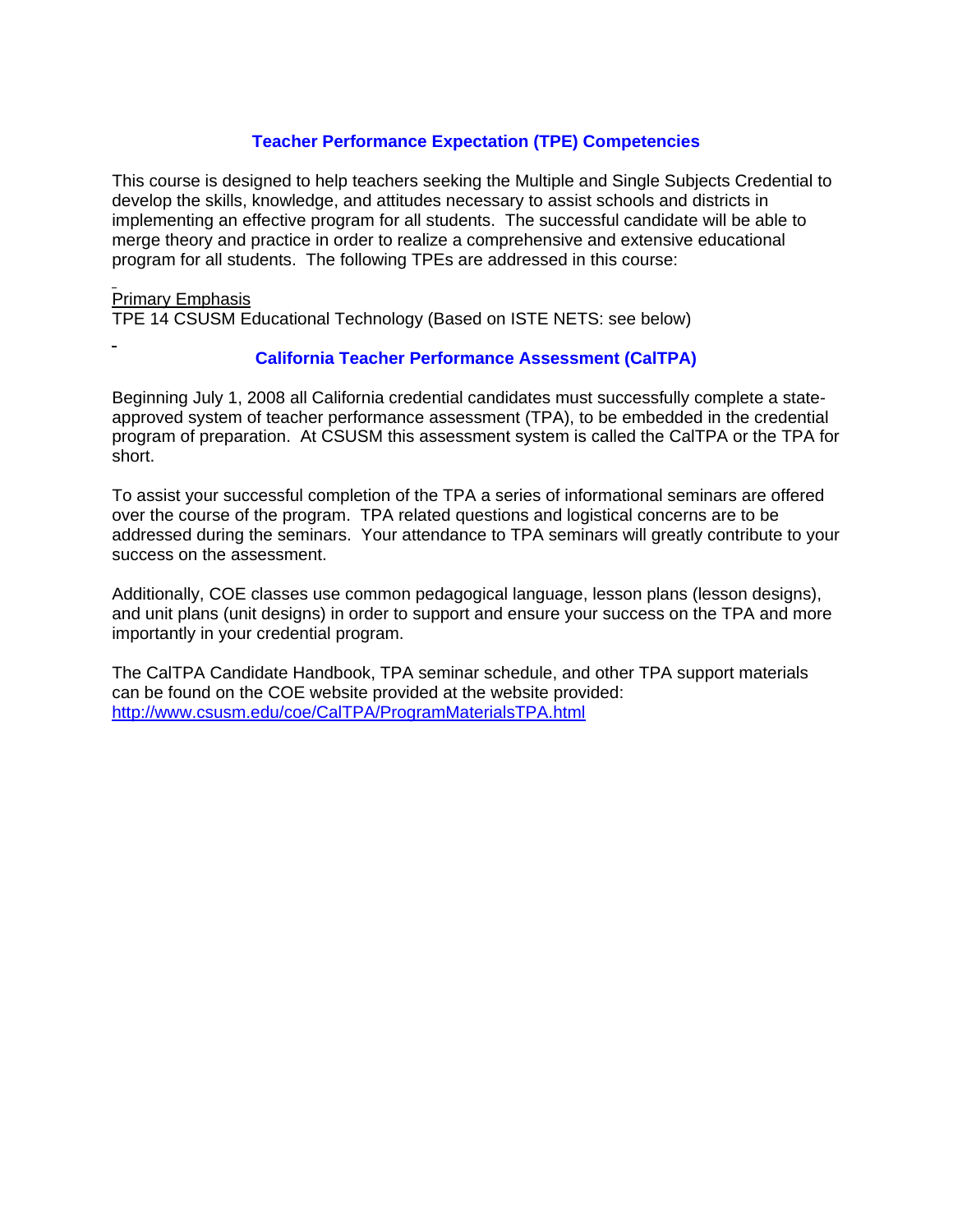## **National Educational Technology Standards for Teachers (NETS-T) and Students (NETS-S)**

The International Society for Technology in Education (ISTE) embarked on a collaborative three-year process to update the National Educational Technology Standards (NETS) for Students, Teachers, and Administrators. They are known as NETS-S, NETS-T, and NETS-A. We will be using both NETS-S and NETS-T as our framework.

#### **NETS-T**

Digital-age teachers perform and model the National Educational Technology Standards for Students (NETS•S) as they design, implement, and assess learning experiences to improve student learning and engagement; enrich professional practice; and provide positive models for students, colleagues, and the community. All teachers should be prepared to meet the following standards and performance indicators. Teachers:

1. Facilitate and Inspire Student Learning and Creativity

 environments. Teachers: Teachers use their knowledge of teaching, learning, and technology to facilitate learning experiences that advance student creativity and innovation in both face-to-face and virtual

- a. promote, support, and model creative and innovative thinking and inventiveness
- b. engage students in exploring real-world issues and solving authentic problems using digital tools and resources
- c. promote student reflection using collaborative tools to illuminate their own thinking, planning, and creative processes
- d. model knowledge construction and creative thinking by engaging in face-to-face and virtual learning with students, colleagues, and others

## 2. Design Digital-Age Learning Experiences and Assessments

Teachers plan and design authentic learning experiences and assessments incorporating contemporary tools and resources to maximize content learning in context and to develop the knowledge, skills, and attitudes identified in the NETS•S. Teachers:

- a. design or adapt relevant learning experiences to incorporate digital tools and resources that promote student learning and creativity
- b. develop technology-enriched learning environments that enable students to become active participants in setting their own educational goals, managing their own learning, and assessing their own progress
- c. customize and personalize student learning activities to address a variety of learning styles, working strategies, and abilities through the use of digital tools and resources
- d. provide students with multiple and varied formative and summative assessments aligned with content and technology standards and use resulting data to inform learning and teaching

## 3. Model Digital-Age Work and Learning

Teachers exhibit knowledge, skills, and work processes that are representative of an innovative professional in a global and digital society. Teachers:

- a. demonstrate fluency in the application of technology systems and the transfer of current knowledge to learning of new technologies
- b. collaborate with students, peers, parents, and community members using digital tools and resources to support student success and innovation
- c. communicate relevant information and ideas effectively to students, parents, and peers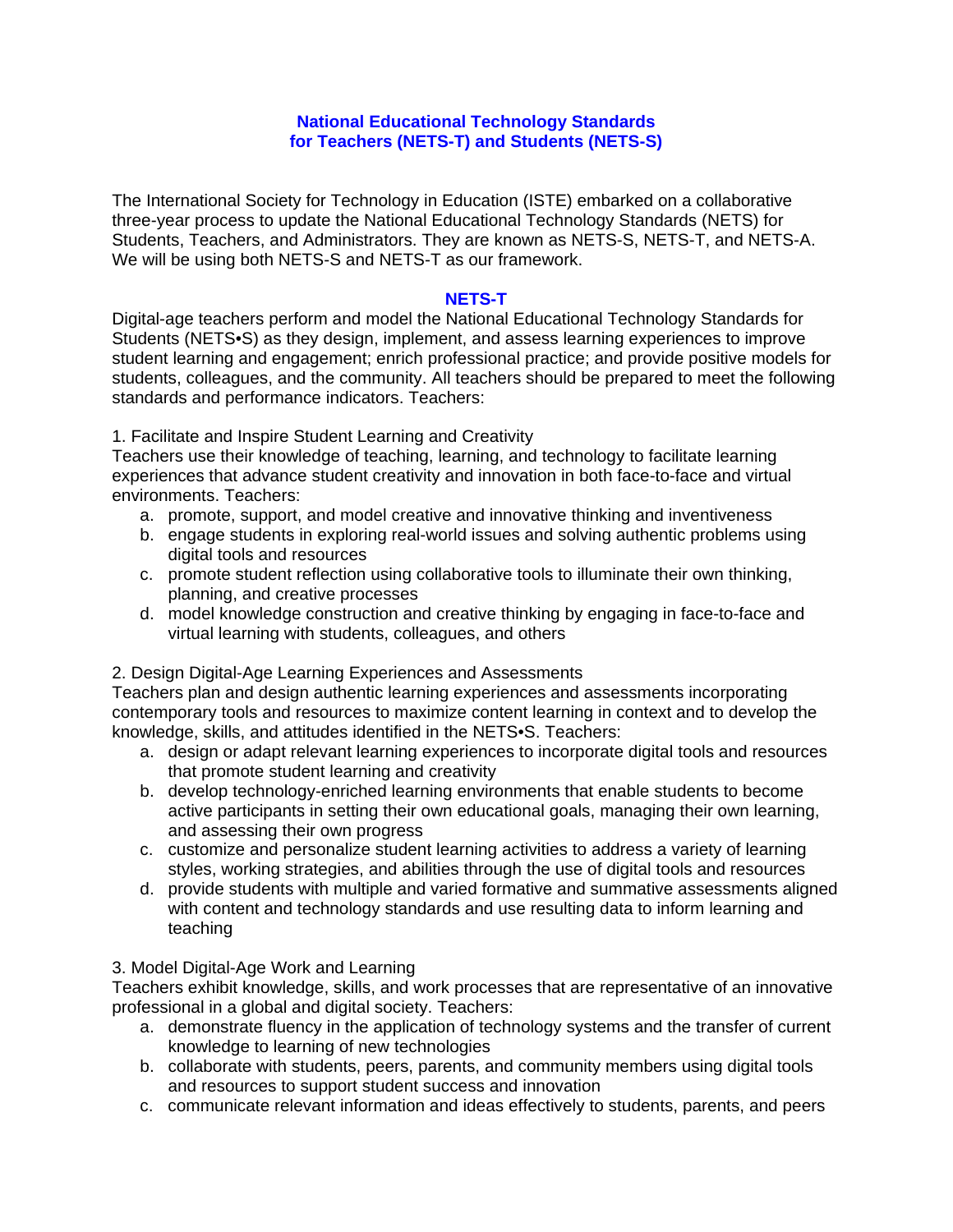using a variety of digital-age media and formats

 evaluate, and use information resources to support research and learning 4. Promote Digital Citizenship and Responsibility d. model and facilitate effective use of current and emerging digital tools to locate, analyze,

Teachers understand local and global societal issues and responsibilities in an evolving digital culture and exhibit legal and ethical behavior in their professional practices. Teachers:

- a. advocate, model, and teach safe, legal, and ethical use of digital information and technology, including respect for copyright and the appropriate documentation of sources
- b. address the diverse needs of all learners by using learner-centered strategies and providing access to appropriate digital tools and resources
- c. promote digital etiquette and responsible social interactions related to the use of technology and information
- d. develop and model cultural understanding and global awareness by engaging with colleagues and students of other cultures using digital age communication and collaboration tools

## 5. Engage in Professional Growth and Leadership

Teachers continuously improve their professional practice and exhibit leadership in their classroom, school, and professional community by promoting and demonstrating the effective use of digital tools and resources. Teachers:

- a. participate in local and global learning communities to explore creative applications of technology to improve student learning
- b. exhibit leadership by embracing a vision of technology infusion, participating in shared decision-making and community building, and developing the leadership skills of others
- c. evaluate and reflect on current research and professional practice on a regular basis to make effective use of existing and emerging digital tools and resources in support of student learning
- d. contribute to the effectiveness, vibrancy, and self-renewal of the teaching profession and of their school and community

## **Course Objectives**

Teacher candidates will demonstrate competency in:

- A. Meeting the International Standards for Technology in Education I, and V as outlined by ISTE (NETS•T) and approaching the NETS-T standards II, III & IV
- B. Using a set of educational technology tools that are applied in teaching and learning within the credential program and used in public school settings.

## **Prerequisites**

The prerequisite for this course is completion of the campus-wide computer competency requirement. This can be fulfilled by successful completion of one of the following:

- Taking the CSUSM CCR assessment or equivalent course OR
- Completion of an approved computer literacy course at the community college level.
- Teacher assessment tool during  $1<sup>st</sup>$  class meeting.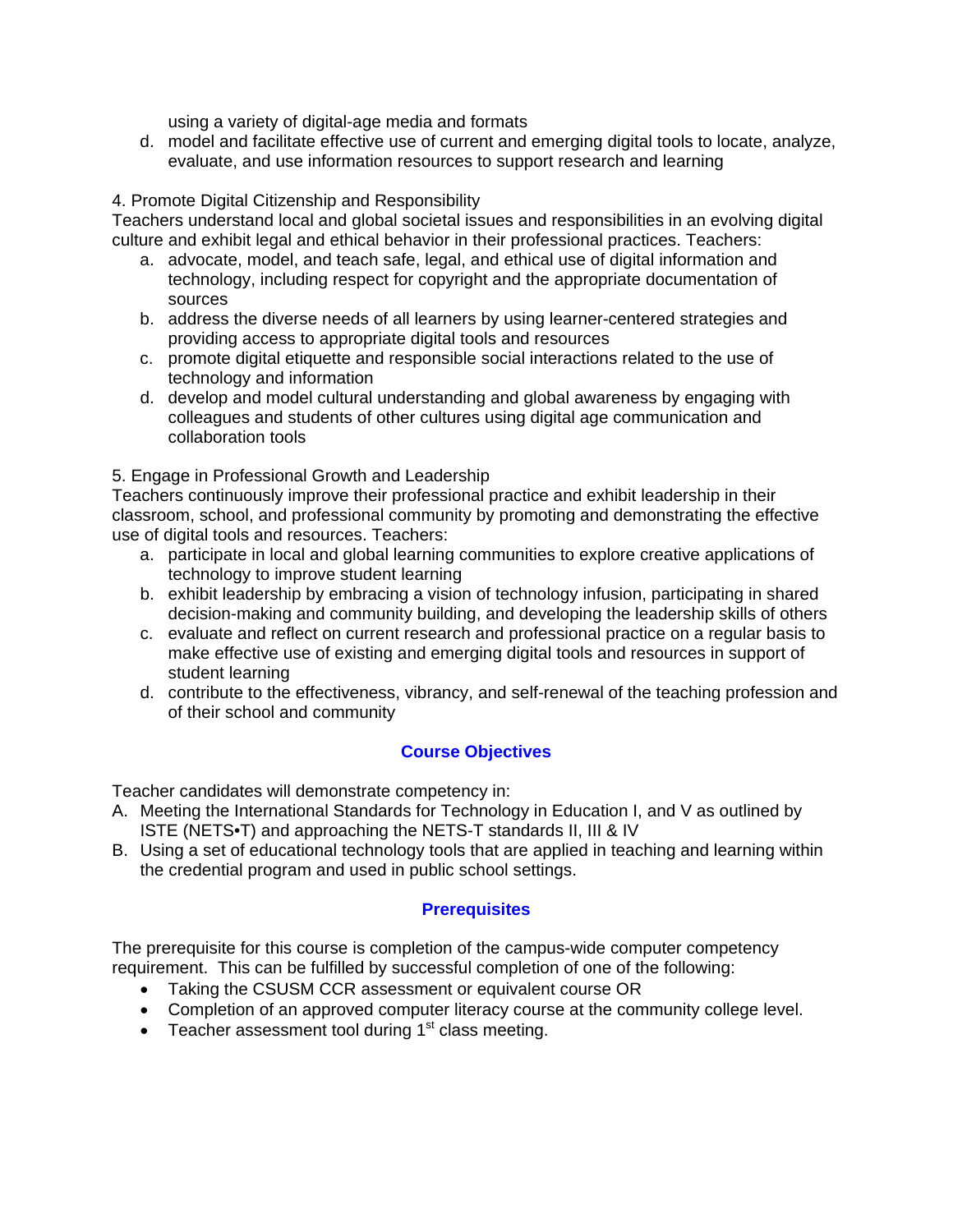## **Required Supplies**

NOTE: It is not necessary to purchase the educational software, as much of the specific software titles are available on the Web in demo-version. Students are responsible for saving backup copies of all assignments. All word-processed documents must be saved in Microsoft Word format, available on all campus computers.

- A. ISTE Student Membership: (www.iste.org) (\$54.00). **Must** be purchased first week of class. This is used in place of a textbook. Proof of membership is required to pass the course.
- B. Taskstream Account: www.taskstream.com (\$25 for one semester, may be purchased for longer as this will be used in the CSUSM credential programs).
- C. USB key-drive (256MB or more)
- D. Use of campus email account and WebCT for course communication (provided free).
- E. Print Card: Purchase on Campus.

In order to successfully complete this course, **all assignments** must be completed at an acceptable level noted on assignment rubrics and the student must earn a C+ or better in the course. In addition to the assignments described below, performance assessment on the teacher candidate's ability to perform tasks using the software will be assessed. Because the content of this course contributes to passage of multiple TPEs, successful completion is imperative. Failure to successfully complete this course will prohibit a teacher candidate from continuing in the program beyond the first semester. The percentage of weight of each assignment is noted next to the description of the topic.

# **COE Attendance Policy**

*Due to the dynamic and interactive nature of courses in the College of Education, all students are expected to attend all classes and participate actively both in class and online. At a minimum, students must attend more than 80% of class time, or s/he may not receive a passing grade for the course at the discretion of the instructor. In 422A,B& C, it is essential that students attend all class face-to-face sessions. Should the student have extenuating circumstances, s/he should contact the instructor as soon as possible. Students must also log into WebCT every 3 days at a minimum during the time the course is in progress. Announcements and communication in WebCT is critical to success.* 

A good student is one who adheres to standards of dependability and promptness. If more than two hours of class sessions are missed or there is tardiness (or leave early) the teacher candidate cannot receive an A.

## **Policy on Late Work**

**Late assignments will be penalized by a deduction in points for each weekday late.** After one week, late assignments receive no credit. If extraordinary circumstances occur, communicate immediately with the instructor. Remember that communication is the key to success.

In addition to attending course sessions, each student will be required to complete lab assignments each week. Some of the course assignments require students to use campus resources. All students must plan time they can work in labs on campus at least once per week in addition to class time. Students are required to check campus resources and availability of labs. Mac computers are located in UH 271, ACD 211, and Kellogg Library (2<sup>nd</sup> floor). Students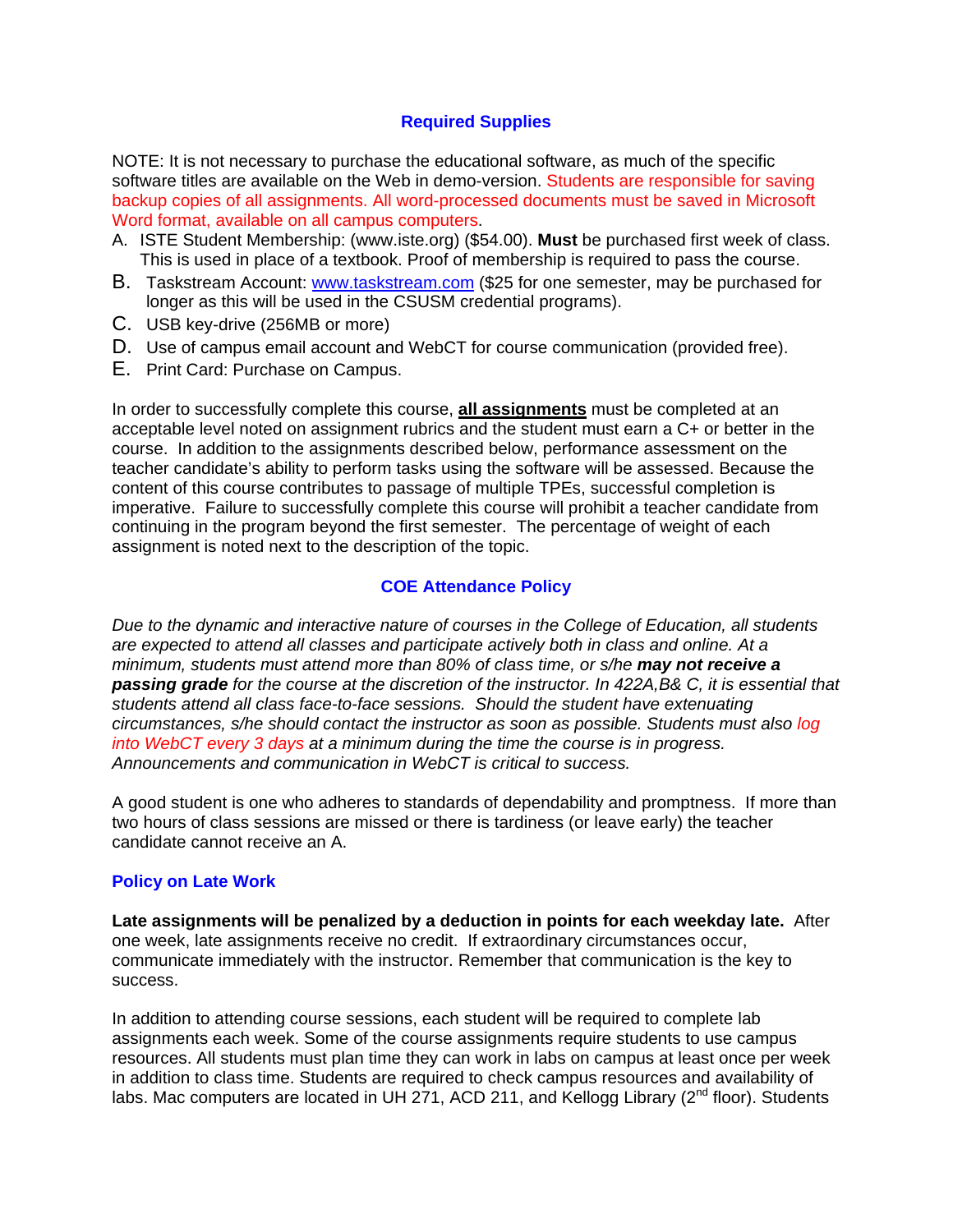are required to use campus issued-email accounts and check email and WebCT at least two times per week to communicate with instructor and peers.

## **CSUSM Academic Honesty Policy**

 "Students will be expected to adhere to standards of academic honesty and integrity, as outlined in the Student Academic Honesty Policy. All written work and oral presentation assignments must be original work. All ideas/materials that are borrowed from other sources must have appropriate references to the original sources. Any quoted material should give credit to the source and be punctuated with quotation marks.

Students are responsible for honest completion of their work including examinations. There will be no tolerance for infractions. If you believe there has been an infraction by someone in the class, please bring it to the instructor's attention. The instructor reserves the right to discipline any student for academic dishonesty in accordance with the general rules and regulations of the university. Disciplinary action may include the lowering of grades and/or the assignment of a failing grade for an exam, assignment, or the class as a whole."

Incidents of Academic Dishonesty will be reported to the Dean of Students. Sanctions at the University level may include suspension or expulsion from the University.

#### **Plagiarism**

As an educator, it is expected that each student will do his/her own work, and contribute equally to group projects and processes. Plagiarism or cheating is unacceptable under any circumstances. If you are in doubt about whether your work is paraphrased or plagiarized see the Plagiarism Prevention for Students website http://library.csusm.edu/plagiarism/index.html. If there are questions about academic honesty, please consult the University catalog.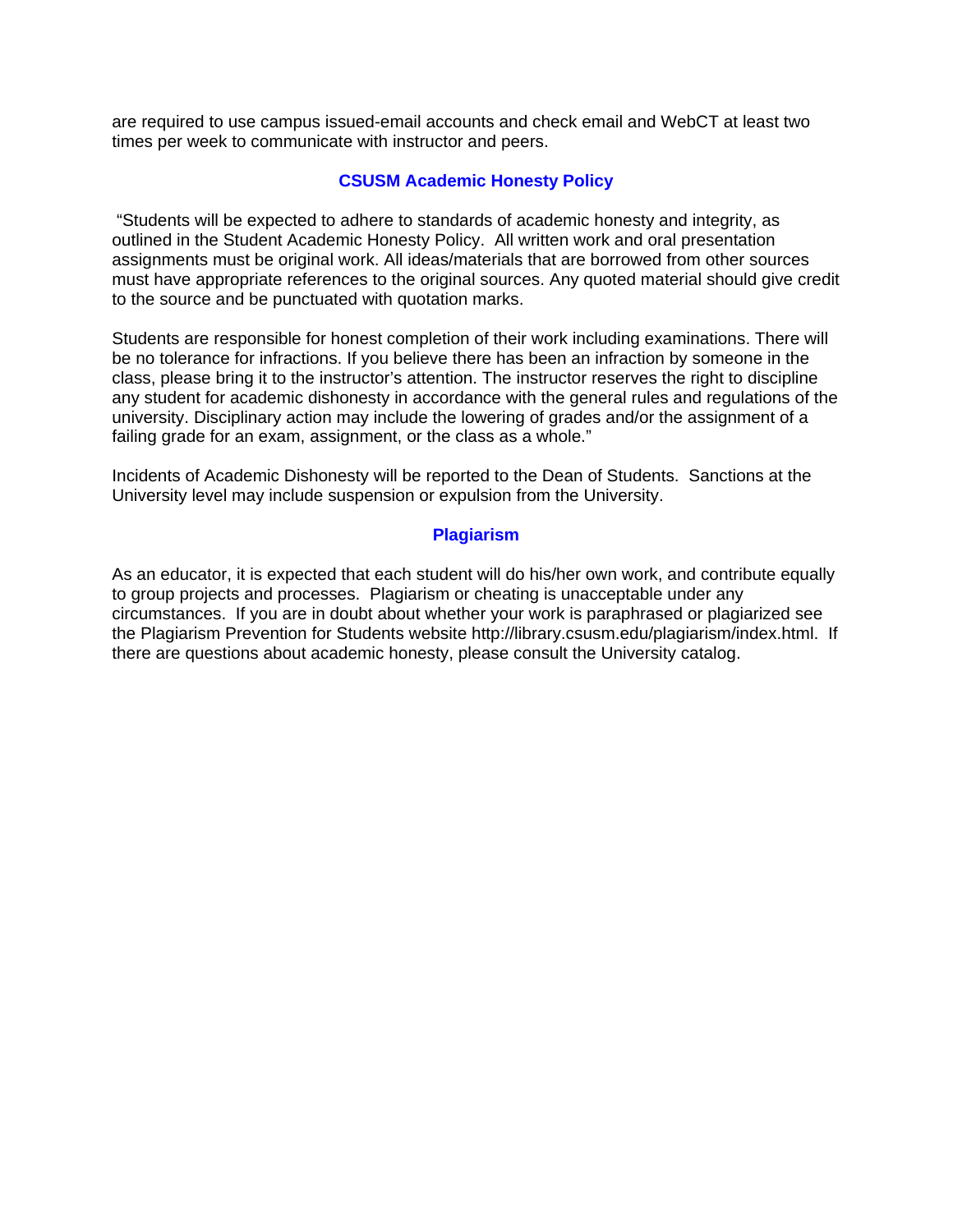## **Authorization to Teach English Language Learners**

The CSUSM credential program has been specifically designed to prepare teachers for the diversity of languages often encountered in California public school classrooms. The authorization to teach English learners is met through the infusion of content and experiences within the credential program as well as additional coursework. Students successfully completing this program receive a credential with authorization to teach English learners. (Approved by CCTC in SB2042 Program Standards, August 2002)

## **Disabled Student Services**

Students with disabilities who require academic accommodations must be approved for services by providing appropriate and recent documentation to the Office of Disabled Student Services (DSS). This office is located in Craven Hall 5205 and can be contacted by phone at (760)750- 4905, or TDD (760)750-4909. Students authorized by DSS to receive accommodations should meet with the instructor during office hours or by appointment.

## **Writing Requirement**

The CSUSM writing requirement of 2500 words is met through the completion of course assignments. Therefore, all writing will be looked at for content, grammar, spelling and format.

## **Assignments and Assessment**

In order to successfully complete this course, the assignments must be completed at an acceptable level noted on assignment requirements and project rubrics. In addition to the assignments described below, performance assessment on the teacher candidate's ability to perform tasks using the software will be assessed. Because the content of this course contributes to passage of multiple TPEs, successful completion is imperative. Failure to successfully complete this course will prohibit a teacher candidate from continuing in the program beyond the first semester. The percentage of weight of each assignment is noted next to the description of the topic below.